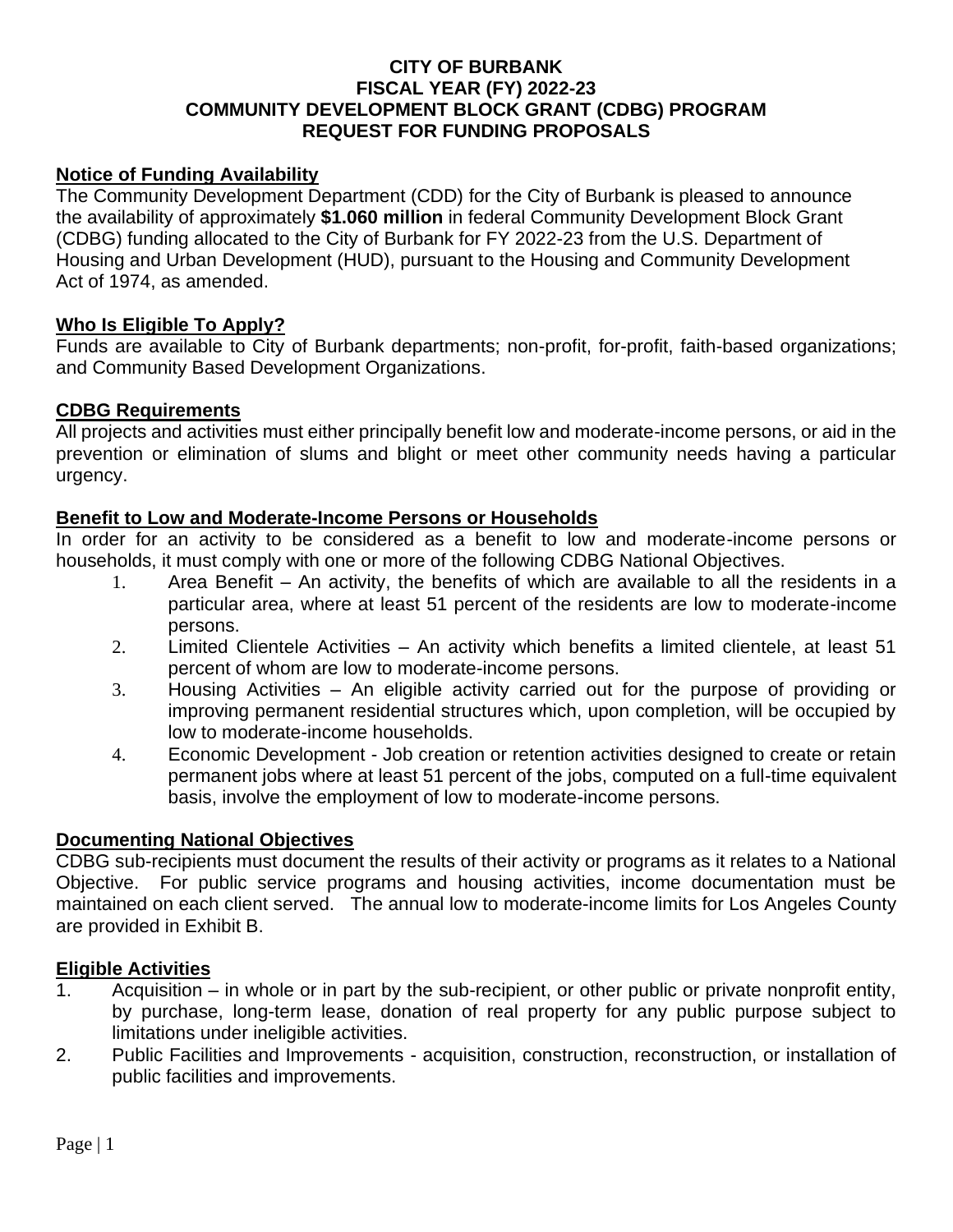- 3. Clearance Activities clearance, demolition, and removal of buildings and improvements, including movement of structures to other sites.
- 4. Public Services directed toward improving the community's public services, including employment, crime prevention, child care, health, drug abuse, education, energy conservation, welfare or recreational needs.
- 5. Relocation relocation payments and assistance for permanently or temporarily displaced individuals, families, businesses, and nonprofit organizations.
- 6. Accessibility for the Elderly and/or Disabled special projects directed to improved mobility and accessibility of elderly and handicapped to publicly owned and privately owned buildings, facilities, and improvements.
- 7. Rehabilitation rehabilitation of structures only to the extent that those structures are used for conducting eligible activities; and rehabilitation of privately owned residential buildings.
- 8. Code Enforcement code enforcement in deteriorating or deteriorated areas where such enforcement together with public improvements, rehabilitation, and services to be provided, may be expected to arrest the decline of the area.
- 9. Historic Preservation CDBG funding may be used for the rehabilitation, preservation, and restoration of historic properties, whether publicly or privately owned.
- 10. Economic Development Activities acquiring, constructing, reconstructing rehabilitating, or installing commercial or industrial buildings, structures, and other real property equipment and improvements; assisting a private or for-profit business by means of grants, loans, loan guarantees and technical assistance; and providing economic development services in an economic development project.
- 11. Community Based Development Organizations (CBDO's) CBDOs are generally nonprofit or for profit organizations that undertake specific kinds of CDBG-funded activities. Activities include neighborhood revitalization; community economic development; and energy conservation.

# **Ineligible Activities**

- 1. Buildings, or portions thereof used predominantly for the general conduct of government (except for accessibility or historic preservation);
- 2. General government expenses;
- 3. Political activities;
- 4. Purchase of office and construction equipment;
- 5. Furnishings and personal property;
- 7. Operating and maintenance expenses;
- 8. New housing construction; and
- 9. Income payments.

# **CDBG RFP - Application Forms**

The RFP was revised to eliminate redundancies and develop a streamlined document. The Application Forms were condensed and converted into a web-based application.

These changes are intended to reduce unnecessary and repetitive narrative, without compromising the content of the application requirements and process.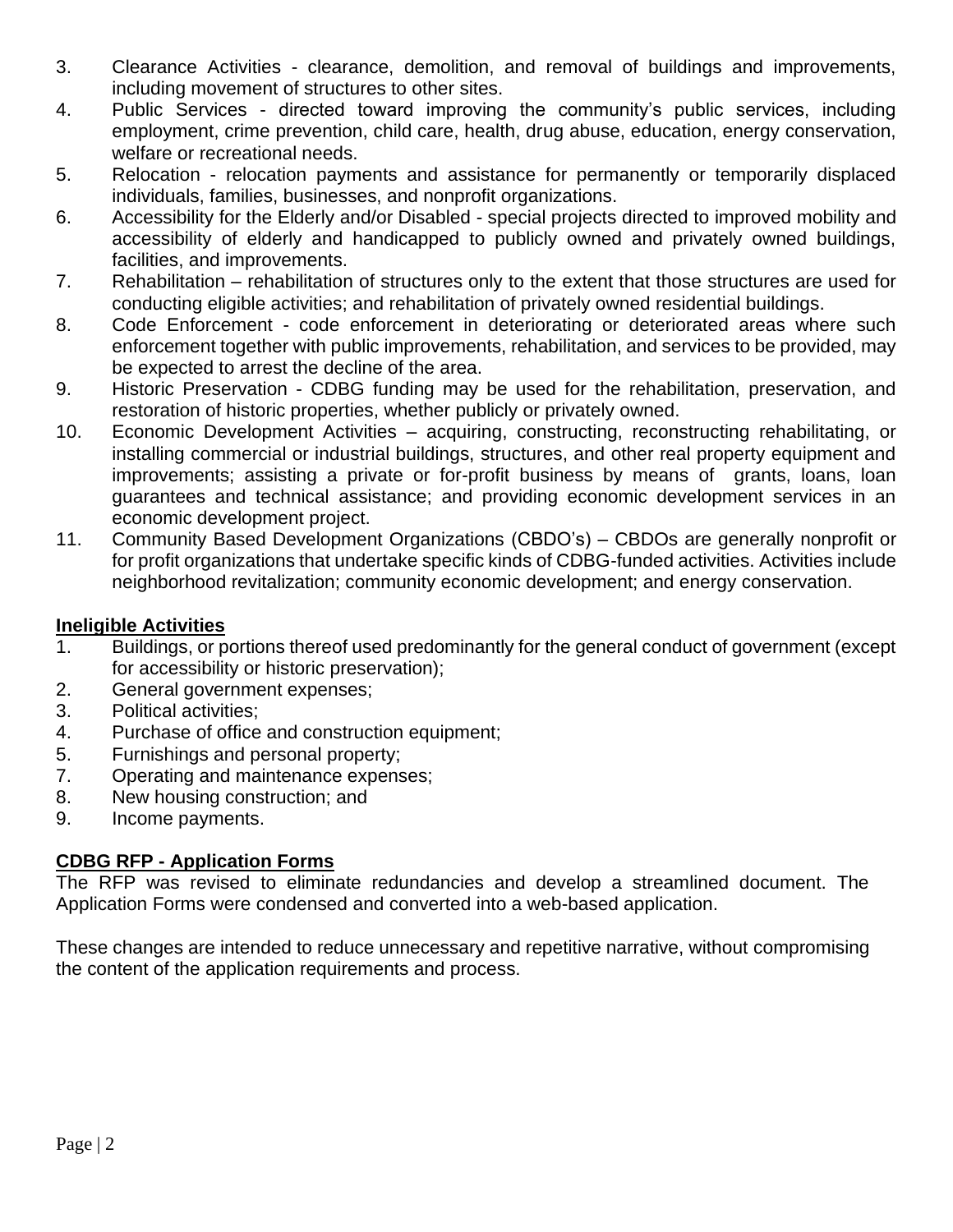## **Application Timelines**

| <b>RFP release date</b>                           | February 1, 2022         |  |  |
|---------------------------------------------------|--------------------------|--|--|
| <b>Virtual Technical Assistance Workshop (see</b> | <b>February 8, 2022</b>  |  |  |
| below for more details)                           |                          |  |  |
| <b>Submit questions through</b>                   | <b>February 15, 2022</b> |  |  |
| Application due to CDD by 5:00 pm                 | <b>March 1, 2022</b>     |  |  |
| <b>Funding Announcement</b>                       | May 3, 2022*             |  |  |

\* Subject to change.

#### **On-Line Application Submittal**

Applications must be submitted online through City Data Services' Link: [www.citydataservices.net](http://www.citydataservices.net/)

#### **On-Line Application Instructions for City Data Services**

**New Users:** Log into City Data Services at [www.citydataservices.net.](http://www.citydataservices.net/) Enter the generic User ID and Password provided below in the upper right corner of the website homepage to log in for the first time. You will complete a form that will generate a unique user name and password for your agency. Each agency will have one User Name and Password. Multiple projects from individual agencies will require separate applications using the same password. Additional applications will be generated from your front page in City Data Services.

Generic User ID: BUR2022 Generic Password: BUR2022

**Returning Users:** Log into City Data Services at [www.citydataservices.net.](http://www.citydataservices.net/) Enter the User ID and Password provided for your agency in the upper right corner of the website homepage to log in. Once logged in, select FY 2022-23 to submit your application(s).

#### **Homeless Emphasis**

CDBG will maintain an emphasis in homeless projects that align with the goals shared in the Plan. To view the Homelessness Plan, please visit: <http://www.burbankca.gov/residents/homelessness/homelessness-plan>

The City is seeking to expand partnerships with homeless services providers who are capable of implementing strategies and actions and able to leverage other private and public funds.

#### **Proposal Submission**

Application submissions must be received *no later than Friday, March 1, 2022 by 5:00 p.m*. Proposals must be submitted electronically on the Burbank CDBG RFP web-based portal.

#### **RFP Information/Technical Assistance Workshop**

A virtual Technical Assistance Workshop will be held on *Tuesday, February 8, 2022 from 9 a.m. – 10 a.m.* by the Community Development Department. The purpose of the meeting is to provide information and technical assistance to any party interested in responding to the RFP. Community agencies and Departments are highly encouraged to participate in the meeting; however, attendance is not mandatory. To register, please e-mail us the following: Name, Agency you represent, e-mail information, and phone number to [mgonzalez@burbankca.gov.](mailto:mgonzalez@burbankca.gov) A confirmation and link to the virtual meeting will be sent to all registered attendees in advance of February 16.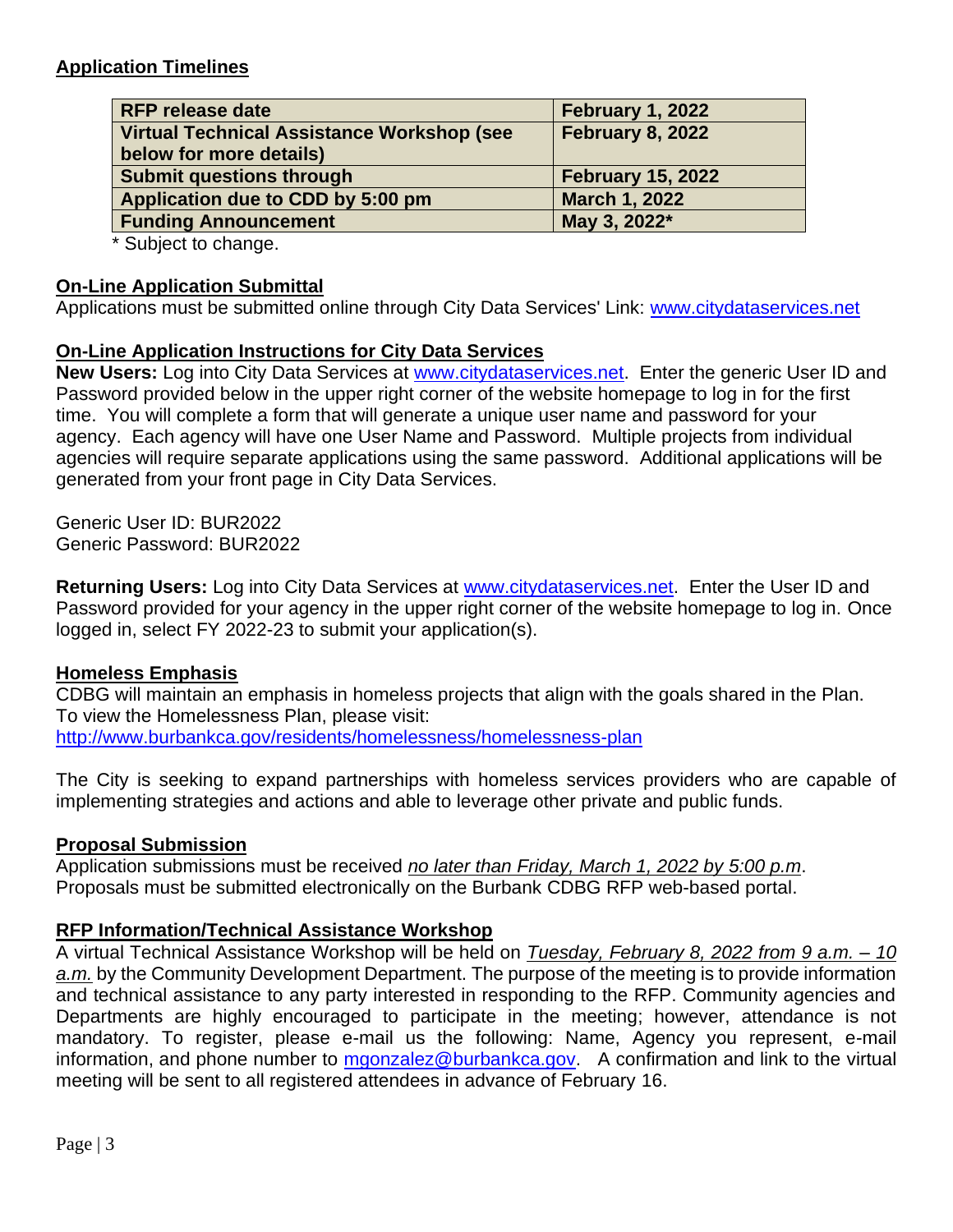Additional technical assistance regarding the CDBG RFP will be available by e-mailing questions no later than February 15, 2022 at:

# Marcos Gonzalez

[mgonzalez@burbankca.gov](mailto:mgonzalez@burbankca.gov)

# **Insurance Requirements**

A sub-recipient shall provide and maintain at its' own expense the following insurance coverage throughout the term of this Contract, and the sub-recipient shall provide City with proof of the same:

- General Liability and Property Damage Insurance indemnifying the City of Burbank against the sub-recipient's operations and/or its services.
- A sub-recipient shall maintain general liability insurance and property damage insurance in the amount of \$1,000,000 (combined single limit), unless a reduction is approved by the City.

# **Exhibits**

- 1. Exhibit A CDBG Application (Reference material only)
- 2. Exhibit B Gross Income Limits (2021) (Reference material only)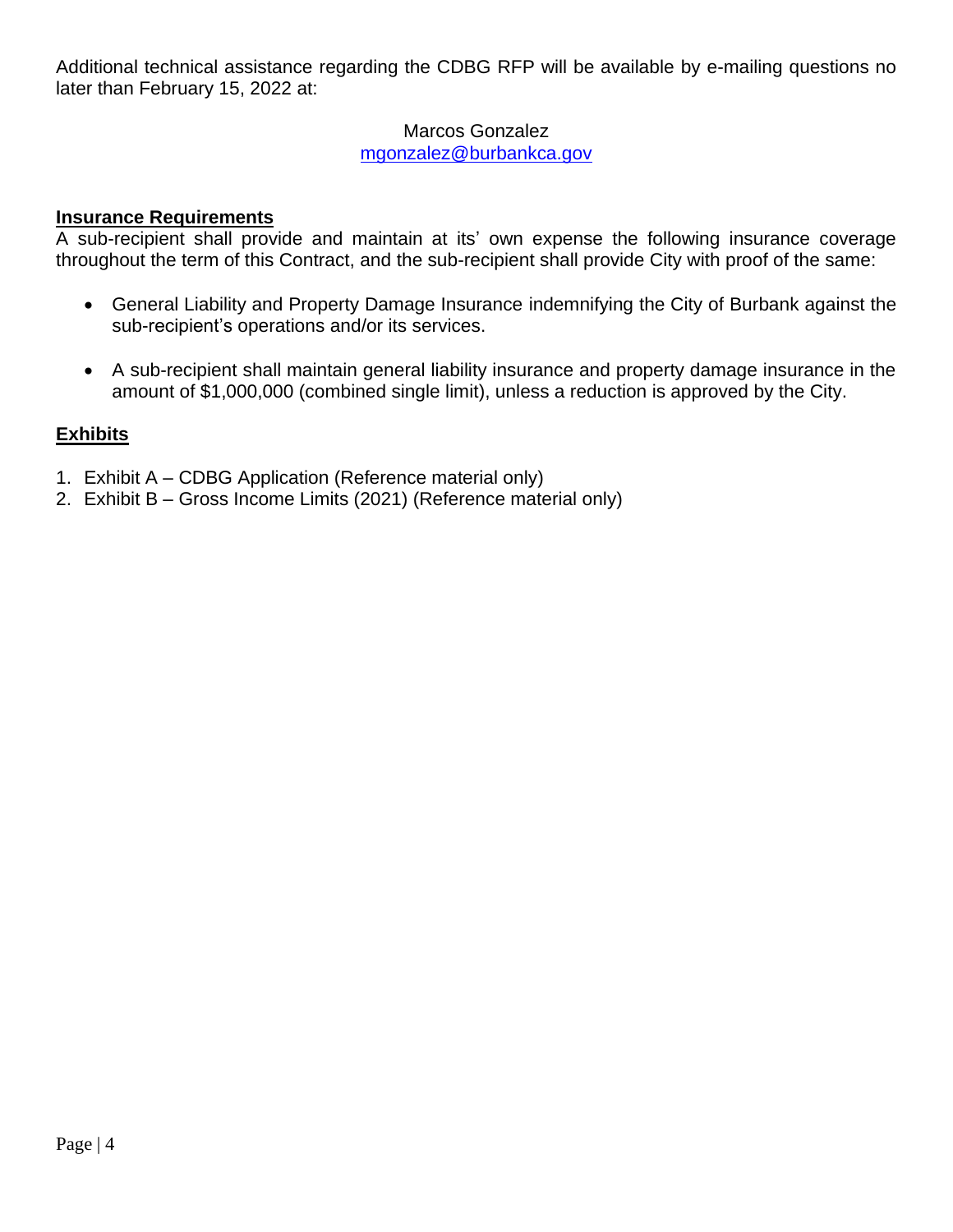#### **THIS FORM IS FOR REFERENCE ONLY. APPLICATIONS MUST BE COMPLETED ONLINE. PLEASE READ THE INSTRUCTIONS ABOVE. CITY OF BURBANK FISCAL YEAR 2022-23 COMMUNITY DEVELOPMENT BLOCK GRANT PROGRAM REQUEST FOR FUNDING PROPOSALS**

#### **Project/Program Summary**

|        | Operating Agency: New York Changes and Changes and Changes and Changes and Changes and Changes and Changes and Changes and Changes and Changes and Changes and Changes and Changes and Changes and Changes and Changes and Cha |                                                                                                       |
|--------|--------------------------------------------------------------------------------------------------------------------------------------------------------------------------------------------------------------------------------|-------------------------------------------------------------------------------------------------------|
|        | Project/Program Name: 2008 2009 2009 2010 2020 2021 2022 2023 2024 2022 2023 2024 2022 2023 2024 2022 2023 20                                                                                                                  |                                                                                                       |
|        | Project/Program Selection: (If an entity is considering in applying for multiple programs, an individual<br>proposal must be submitted separately for each activity.)                                                          |                                                                                                       |
| $\Box$ | Capital Project <sup>1</sup><br>□ Year-Round<br>$\Box$ Limited Period:                                                                                                                                                         | $\square$ Special Economic Development <sup>2</sup><br>□ Year-Round<br>□ Limited Period: ____________ |
| $\Box$ | Public Service <sup>3</sup><br>□ Year-Round<br>□ Limited Period: <u>______________</u>                                                                                                                                         |                                                                                                       |
|        | <b>Applicant Type:</b><br>$\Box$ City department: $\Box$                                                                                                                                                                       |                                                                                                       |
|        | □ Non-Profit or For-Profit Organization<br>□ Non-Profit or For-Profit Organization  □                                                                                                                                          |                                                                                                       |
|        |                                                                                                                                                                                                                                |                                                                                                       |
|        |                                                                                                                                                                                                                                |                                                                                                       |
|        |                                                                                                                                                                                                                                |                                                                                                       |
|        | Total Amount Requested from CDBG only: \$<br>(The City's fiscal year is July 1 - June 30)                                                                                                                                      |                                                                                                       |

1. Project/Program Description: Describe the primary objective of the project/program you intend to operate including major activities to be undertaken.

 $1$  Capital projects are considered to be activities related to housing rehabilitation, real property activities, public facility improvements, construction activities, and code enforcement.

<sup>&</sup>lt;sup>2</sup> Special Economic Development activities are considered to be commercial and industrial building acquisition, construction, and improvements; and provision of assistance in the form of loans, grants, Technical Assistance and Capacity Building consulting for the benefit of low to moderate-income persons.

<sup>&</sup>lt;sup>3</sup> Public Services are considered to be activities related to job training, employment services, health care, substance abuse services, child care, crime prevention, and fair housing counseling.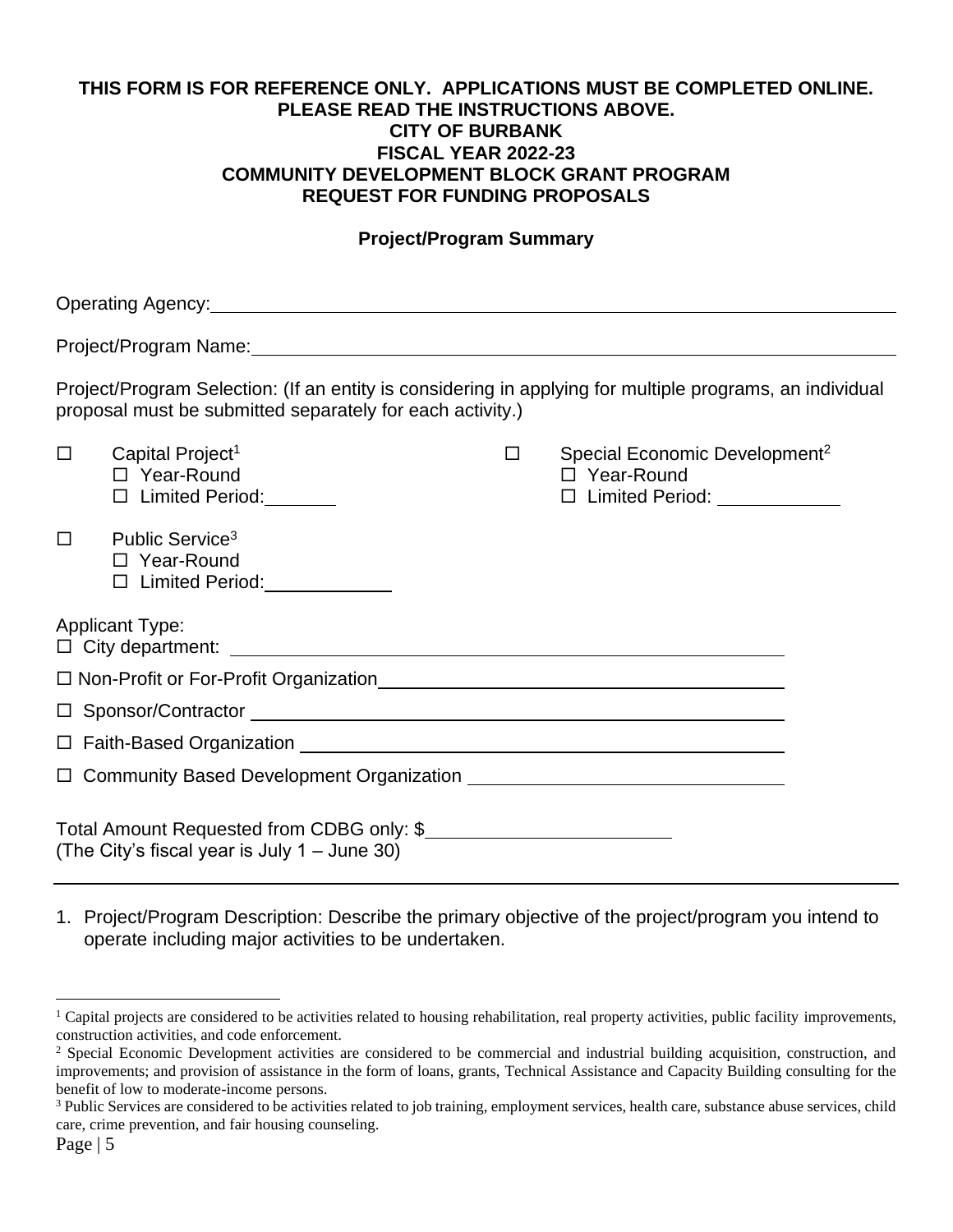2. Please indicate your business address and business information below.

| Official Business Name: <u>Cambridge Community of the Community of the Community of the Community of the Community of the Community of the Community of the Community of the Community of the Community of the Community of the </u> |  |  |  |  |
|--------------------------------------------------------------------------------------------------------------------------------------------------------------------------------------------------------------------------------------|--|--|--|--|
|                                                                                                                                                                                                                                      |  |  |  |  |
|                                                                                                                                                                                                                                      |  |  |  |  |
|                                                                                                                                                                                                                                      |  |  |  |  |
| Mailing Address: Manual Manual Manual Manual Manual Manual Manual Manual Manual Manual Manual Manual Manual Ma                                                                                                                       |  |  |  |  |
| Suite Number: Van Andrew March 1999 (1999) and the Suite Number of the Suite Number of the Suite Africa and the Suite Africa and the Suite Africa and the Suite Africa and the Suite Africa and the Suite Africa and the Suite       |  |  |  |  |
|                                                                                                                                                                                                                                      |  |  |  |  |
|                                                                                                                                                                                                                                      |  |  |  |  |
| E-mail: <b>E-mail:</b> All and the contract of the contract of the contract of the contract of the contract of the contract of the contract of the contract of the contract of the contract of the contract of the contract of the   |  |  |  |  |
|                                                                                                                                                                                                                                      |  |  |  |  |
|                                                                                                                                                                                                                                      |  |  |  |  |
| Project Manager Name: 1997 Manual Manager Name: 1997                                                                                                                                                                                 |  |  |  |  |
| E-mail: Phone No: Phone No:                                                                                                                                                                                                          |  |  |  |  |
| 3. If awarded CDBG funding, describe the location(s) of where the services will be provided.                                                                                                                                         |  |  |  |  |
| $\square$ Same as above                                                                                                                                                                                                              |  |  |  |  |
| Percentage residing in Burbank Manuel Manuel Alexander Contractor                                                                                                                                                                    |  |  |  |  |
| 4. Has your organization encountered challenges in administering your program? $\Box$ Yes or $\Box$ No                                                                                                                               |  |  |  |  |
| a. If yes, explain the challenges and if they were resolved: <u>The Community of the contract</u>                                                                                                                                    |  |  |  |  |

- 5. **(CDBG 2021-22 grant subrecipients only)** Provide a progress update on your project or program. Please provide the following:
	- a. 2021 CDBG Grant Amount
	- b. Do you expect to expend your grant prior to June 30?
	- c. If no, please explain your reason(s).
	- d. Has your organization submitted timely quarterly reports to the City?  $\Box$  Yes or  $\Box$  No

As a CDBG subrecipient requirement, quarterly reports and invoices must be submitted timely using the reporting and invoicing platform on CDS Systems. To log in - go to<https://citydataservices.net/>

6. Project/Program Beneficiaries:

Please specify the demographic your program or project intends to target. Only mark the primary beneficiary of your program/project.

- $\Box$  At-risk of homelessness  $\Box$  Veterans
- $\Box$  Seniors (55 years of age and older)  $\Box$  Families with children
- $\Box$  Unemployed/underemployed  $\Box$  Youth or young adults
	-
- 
- 
- 
- $\square$  Disabled persons  $\square$  Immigrant individuals/families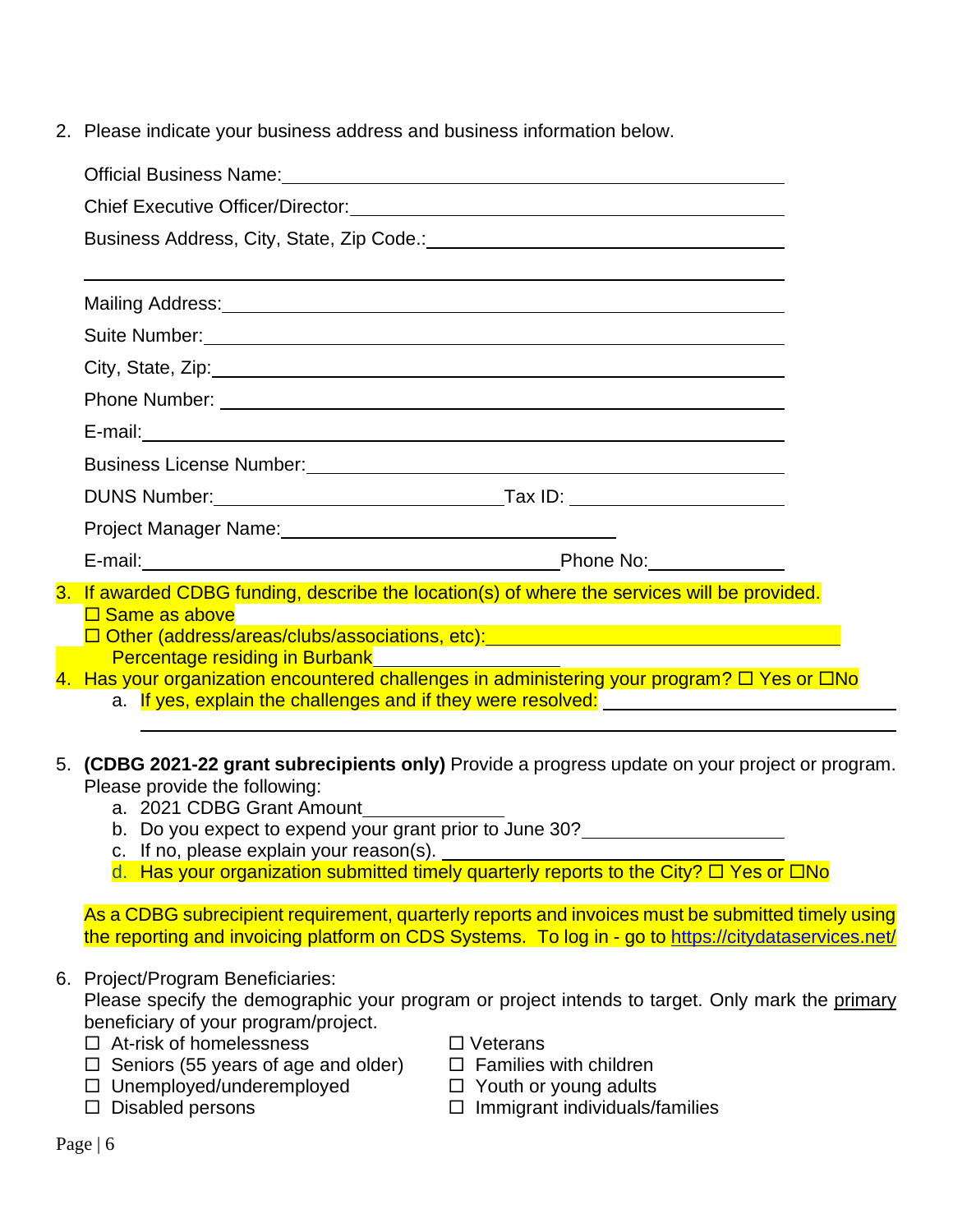- $\Box$  Chronically homeless individuals  $\Box$  Distressed homeowner's/renter's
- $\Box$  Victims of Domestic Violence  $\Box$  Formerly incarcerated
- $\Box$  Small businesses  $\Box$  Other

- 
- 7. Describe how you determined this intend to collect information to support that the project or program will assisted low to moderate income residents. organization have the structure to collect and maintain demographic information for purposes of quarterly reporting?  $\boxdot$  Yes or  $\boxdot$ No Please describe your system of collecting the data (i.e. intake applications, web-based applications, etc).
- 8. Measurable Outcomes:

Please provide performance goals, proposed outcomes (deliverables) and activities your organization will undertake using CDBG funds to achieve your outcomes.

| <b>Performance Goals</b> | <b>Deliverables</b> | Activities |  |  |
|--------------------------|---------------------|------------|--|--|
|                          |                     |            |  |  |
|                          |                     |            |  |  |
|                          |                     |            |  |  |
|                          |                     |            |  |  |
|                          |                     |            |  |  |

- 9. What amount of private/public funds will be leveraged with CDBG to administer the program/project. Do not include any funds that are committed to other programs/projects or inkind services, or volunteer hours.
- 10.Has your organization or Board approved applying, collaborating, or accepting any State, Federal, County, or philanthropic grants, benefits, or other non-CDBG funding in 2022?  $\Box$  Yes or  $\Box$ No **Fund/Grant Name:** Amount: Amount: Amount: Amount: Amount: Amount: Amount: Amount: Amount: Amount: Amount: Amount: Amount: Amount: Amount: Amount: Amount: Amount: Amount: Amount: Amount: Amount: Amount: Amount: Amount: Amo (add additional lines if necessary)
- 11.Does your project or program provide a direct service as an operator, service provider, developer, or owner in supporting the City's homelessness strategies (see below)?  $\Box$  Yes or  $\Box$ No  $\Box$  n/a Please indicate the primary delivery area.
- □ Developing Storage Facilities and Transportation
- Enhancing the Quality of Life, Mental Health and Healthcare Awareness
- $\square$  Building Temporary Housing
- □ Creating Affordable Housing
- Continuing Outreach, Coordinated Care System and Community Awareness
- □ Increased Homeless Prevention and Rapid Re-housing
- Enforcing Public Health & Safety and Ordinances

For more information regarding these strategies, please review the City's Homelessness Plan at: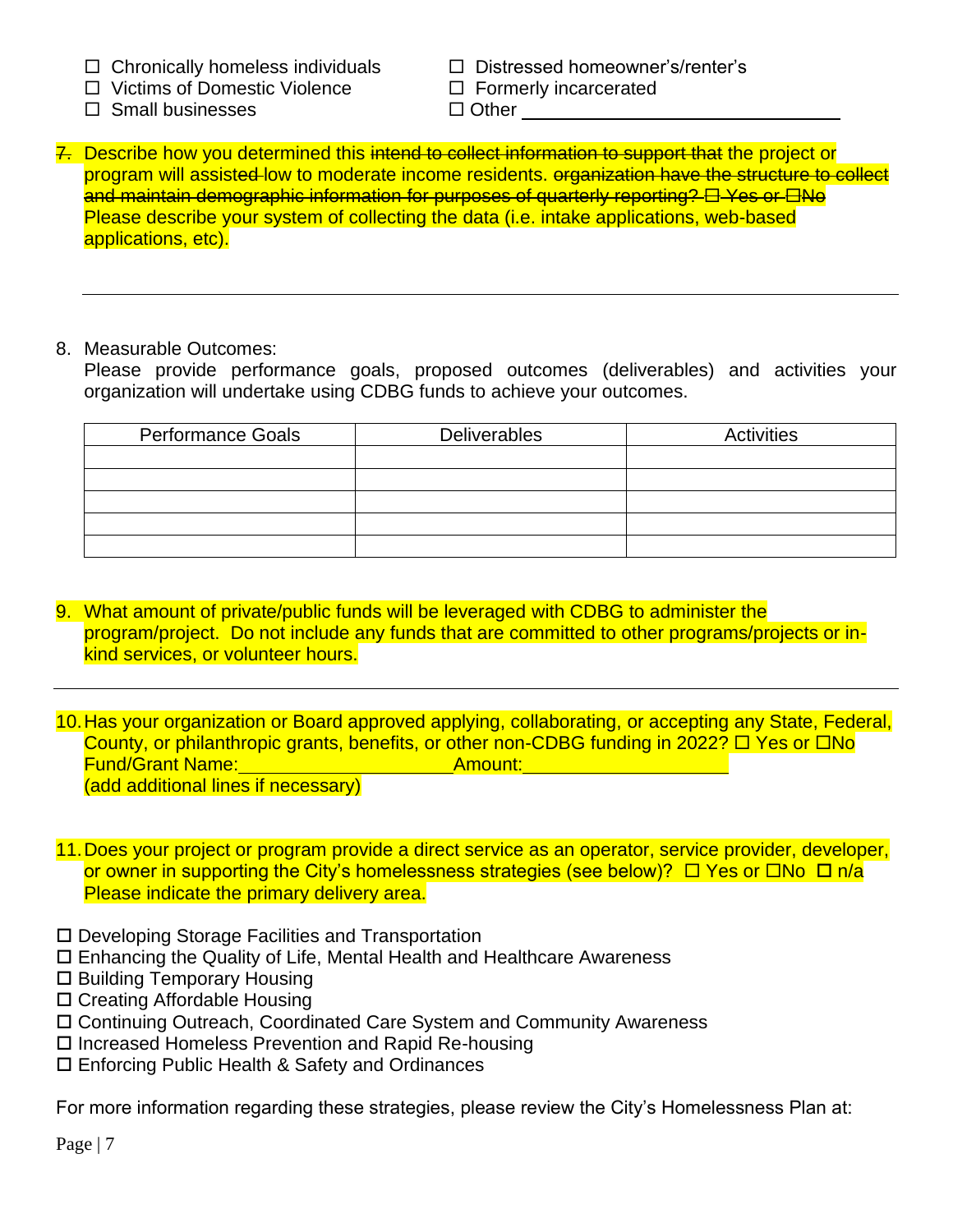<https://www.burbankca.gov/burbanks-response/homelessness-plan>